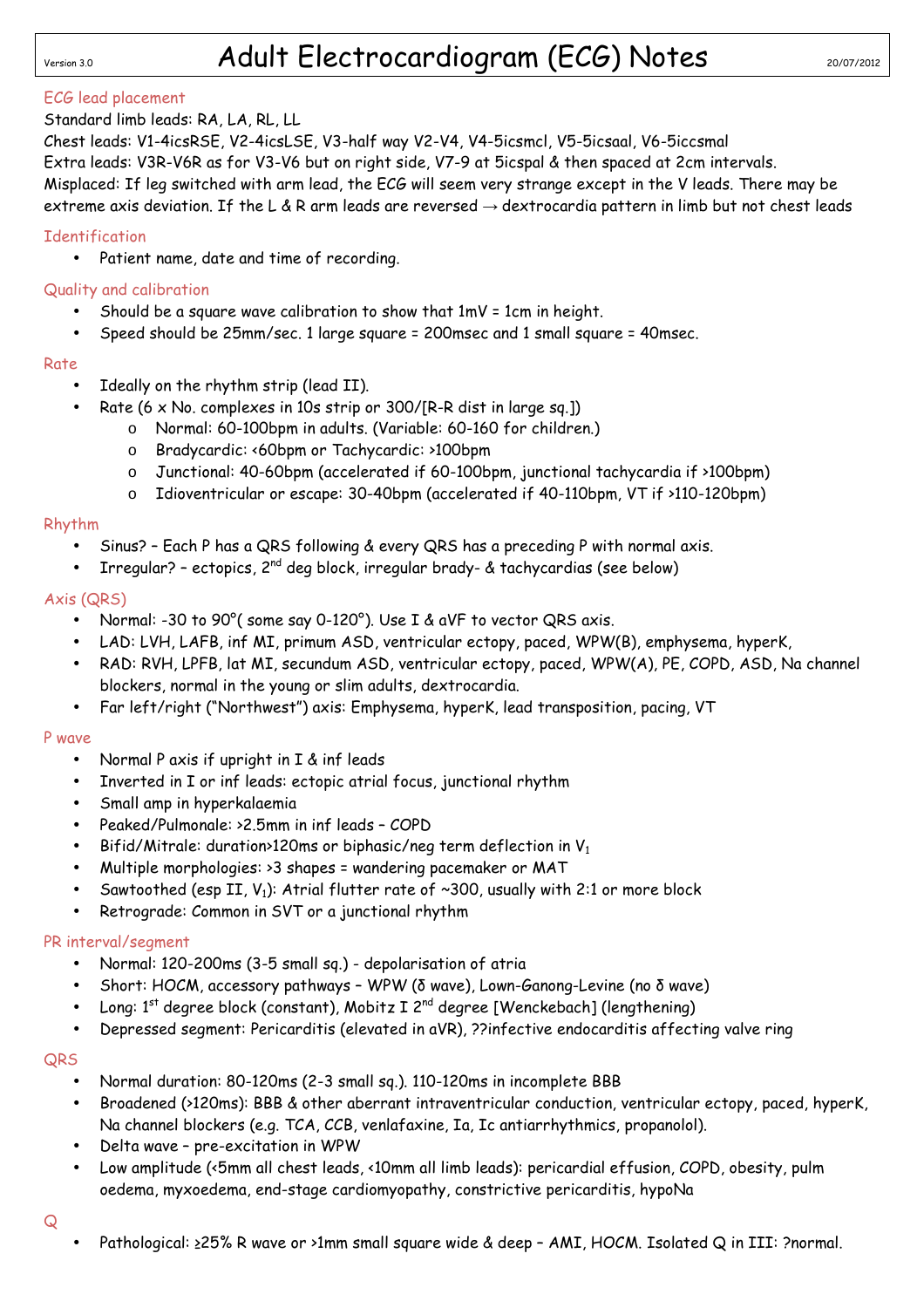### Bundle Branch Blocks

Unifascicular

- RBBB: MaRRoW Broad/upright QRS, RSR (2<sup>nd</sup> R higher) or qR in V<sub>1</sub>. Wide/slurred S in I & V<sub>6</sub>. Normal axis
- LAFB: rS in inf leads + LAD.
- LPFB: rS In ant leads + RAD (without any other cause).

### Bifascicular

- Combination of RBBB+LAFB or RBBB+LPFB: the left fascicular QRS axis deviation is dominant.
- LBBB: WiLLiaM Wide S in V<sub>1</sub>. Broad M or pyramid shaped R in I & V<sub>6</sub> Loss of usual small Q-wave in the left-ventricular leads (I, aVL, V5 and V6). May have LAD, RAD, superior or normal axis.

### Trifascicular

• Bifascicular block +  $1<sup>st</sup>$  degree block.

#### R

- LVH R<sub>I</sub>>15mm, R<sub>aVL</sub>>11mm, S<sub>V1</sub>+R<sub>V5 or V6</sub>>35mm, Σ(all R waves)>175mm
- $V_1$  R>S / R>5mm: RVH, RBBB, PE (RV strain), WPW (A & C), post MI, HOCM, dextrocardia, ectopy
- Electrical alternans: common in tachyarrhythmias. If in  $SR \rightarrow$  ?pericardial effusion.
- Poor R wave progression:  $R_{V3}$ <3mm: prev antsep MI, LVH, norm variant, leads placed high

#### **ST**

- Elevation:
	- o Shape: Convex upwards: AMI, concave: pericarditis
	- o Diffuse: Large MI, pericarditis, BER, ventricular aneurysm, coronary vasospasm.
	- $\circ$  V1: LVH, LBBB, acute antsep MI, acute RV MI, Brugada syndrome, PE
	- $\circ$  Differentiating AMI, BFR & pericarditis on FCG:

| Feature                               | <b>AMI</b>       | <b>BER</b> | Pericarditis |  |  |  |
|---------------------------------------|------------------|------------|--------------|--|--|--|
| <b>ST Shape</b>                       | Convex up        | Concave up | Concave up   |  |  |  |
| Lead location of ST1                  | <b>Territory</b> | Chest      | Limb & chest |  |  |  |
| Reciprocal STI's                      | Yes              | No         | <b>No</b>    |  |  |  |
| Q waves                               | Yes              | <b>No</b>  | <b>No</b>    |  |  |  |
| Loss R wave voltage                   | Yes              | <b>No</b>  | <b>No</b>    |  |  |  |
| PR depression                         | <b>No</b>        | <b>No</b>  | <b>Yes</b>   |  |  |  |
| ST <sub>1</sub> /T height ratio in V6 | N/A              | <0.25      | 20.25        |  |  |  |

- Depression: myocardial ischaemia, most specific if down-sloping, least if up-sloping.
- J or Osborn waves pos deflection in terminal part of QRS complex: hypothermia, hyperCa, TBI, Brugada

#### T

- Peaked: acute ischaemia, hyperK, acute pericarditis, LVH, BER, BBB, WPW/LGL
- Flattened: non-specific, but may be ischaemia. hypoK
- Inversion: ?ischaemia, BBB, RV strain, SAH, hypoK, HOCM,LVH, stage III pericarditis. old/new.
- Arrow head: subendocardial MI, ICH
- Reverse tick down-sloping ST + inverted T: digoxin effect

#### QT

- QTc: Bazett's formula: QT/(√(R-R)) all in seconds. Normal: 0.35-0.44
- Long: predisposes to torsade de pointes. Causes: congenital, hypoCa, hypoMg, ↑ICP, K<sup>+</sup> channel blockers (antipsychotics, Class IA, IC & III, TCA, antihistamines, citalopram, venlafaxine, bupropion, chloroquine, quinine, macrolides), hypothermia, hypothyroid, ischaemia, HOCM, acute myocarditis
- U
- Prominent: HypoK (T-U fusion may appear to give long QT)
- Inverted: HyperK

# Specific Conditions

# Atrioventricular (AV) Dissociation

- Atria and ventricles beat independently of each other. There is no anterograde or retrograde conduction in complete AV dissoc, but in incomplete, or interference, AV dissoc some conduction does occur.
- The atrial rate may be faster (usually  $3^{rd}$  deg block), equal to (isorhythmic) or slower than ventricular rate.
- Non-AV Block causes: non-paroxysmal junctional tachycardia (e.g. digoxin toxicity, sinus bradycardia with faster escape junctional rhythm or after cardiac surgery - esp valve related), VT, ventricular pacing, sinus node disease, MI, structural heart disease, hyperK, vagal activation, catecholamines, β-blockers, radiofreq ablation.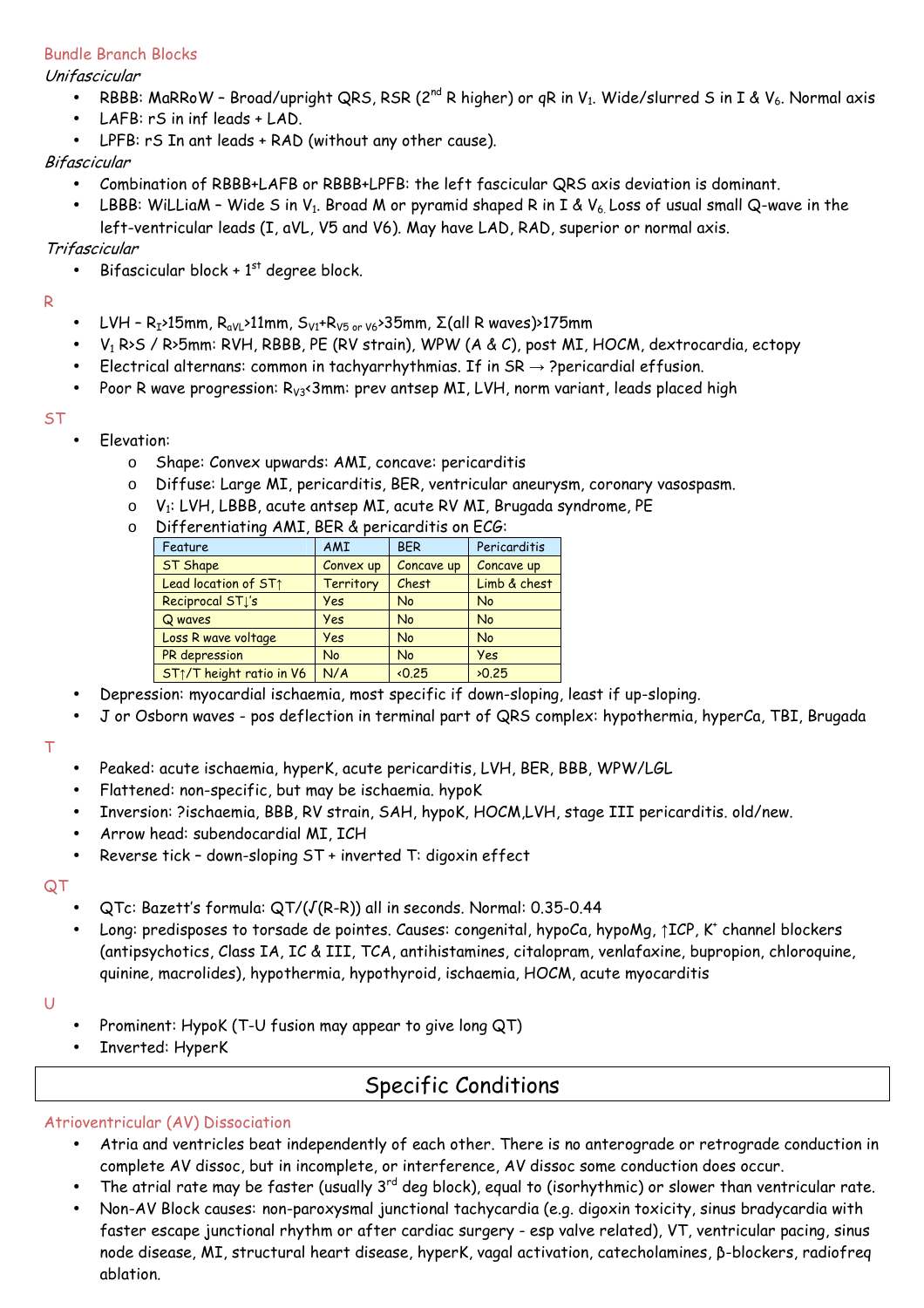#### Bradycardias

Regular: Sinus, regular Mobitz II 2<sup>nd</sup> and 3<sup>rd</sup> degree heart blocks, junctional & idioventricular (escape) rhythms Irregular: Sinus arrhythmia, wandering pacemaker, slow AF, Mobitz I 2<sup>nd</sup> degree block, sinus arrest, atrial ectopics

#### **Tachycardias**

#### Regular

• Narrow – ST, SVT, Atrial flutter

• Broad – VT, (SVT, ST, or Atrial Flutter) with aberrant conduction

Irregular

- Narrow AF, Atrial Flutter with variable block, MAT
- Broad VT, Torsade (polymorphic VT), AF + WPW, (AF, Atrial Flutter with variable block, or MAT) with aberrant conduction e.g. BBB

#### Myocardial infarcts

No LBBB:

- ST↑ ≥1mm in 2 contiguous limb leads or
- ST↑ ≥2mm in 2 contiguous chest leads

LBBB or with a paced rhythm: (Sgarbossa criteria)

- 5pt: for ST elevation ≥1mm concordant with QRS (any lead)
- 3pt: for ST depression ≥1mm in leads V1, V2 or V3
- 2pt: for ST elevation ≥5mm (or ≥0.2xS depth) discordant with QRS
- Score≥3pt: 90% specific for AMI (20% sens)



| Wall                                | <b>ST Elevation</b>                                         | Reciprocal ST1        | Suspected Culprit Artery                        |  |
|-------------------------------------|-------------------------------------------------------------|-----------------------|-------------------------------------------------|--|
| Septal                              | $V_1$ , $V_2$                                               | <b>None</b>           | <b>LAD</b>                                      |  |
| Anterior                            | $V_3$ , $V_4$                                               | <b>None</b>           | <b>LAD</b>                                      |  |
| Anteroseptal                        | $V_1, V_2, V_3, V_4$                                        | None                  | <b>LAD</b>                                      |  |
| Anterolateral                       | $V_3$ , $V_4$ , $V_5$ , $V_6$ , I, aVL                      | II, III, aVF          | LAD, LCX, or obtuse marginal                    |  |
| Anteroseptal + Lateral extension    | $V_1, V_2, V_3, V_4, V_5, V_6, I, aVL$                      | II, III, aVF          | <b>LCA</b>                                      |  |
| <b>Inferior</b>                     | II, III, aVF                                                | I. aVL                | RCA, or LCX                                     |  |
| Lateral                             | $I, aVL, V_5, V_6$                                          | II, III, aVF          | LCX or obtuse marginal                          |  |
| Posterior (true or with inf or lat) | $V_7, V_8, V_9$                                             | $V_1, V_2, V_3, V_4$  | PDA (RCA branch) or LCX                         |  |
| $RV$ ( $\pm$ assoc with inf)        | II <iii, <math="" avf,="">V_{1+2}, <math>V_4R</math></iii,> | $I, aVL, \pm V_{2-3}$ | RCA±LCX NB: prox RCA if STE <sub>V4R</sub> >1mm |  |

**LAD LESIONS** 

RCA 'TYPE' LESIONS ±

LCX LESIONS  $\pm$ 

| <b>INFERIOR MI</b><br>STE: II, III, aVF<br>STD: aVL (reciprocal STE)<br>RCA occlusion distal to RV<br>58% of MI                                                                                                                                                                                                                                                | <b>POSTERIOR MI</b><br>STE: V7-9<br>STD: V1-2 (reciprocal STE)<br>$R: S \geq 1: V1 - 2$<br>Tall T: V1-2                                                                                                                                                                                           | Combinations of the following<br><b>SEPTAL MI</b><br>STE: V1-2<br>LAD occlusion                          |
|----------------------------------------------------------------------------------------------------------------------------------------------------------------------------------------------------------------------------------------------------------------------------------------------------------------------------------------------------------------|---------------------------------------------------------------------------------------------------------------------------------------------------------------------------------------------------------------------------------------------------------------------------------------------------|----------------------------------------------------------------------------------------------------------|
| Seek and exclude<br><b>INFERIOR AND RV MI</b><br>STE: II, III, aVF and V1, V4R<br>RCA occlusion proximal to RV<br>40% of Inferior MI<br>Increased mortality risk<br><b>INFEROLATERAL MI</b><br>STE: II, III, AVF and I, aVL, V5, V6<br>$\pm$ V4R<br>LAD and LCX occlusion<br>in a L dominant system<br><b>INFEROPOSTERIOR MI</b><br>STE: II, III, AVF and V7-9 | RCA and LCX occlusion<br>Seek and exclude<br>POSTEROLATERAL MI<br>STE: V7-9 and I, aVL, V5-6<br>STD: V1, V2<br>LAD and LCX occlusion<br><b>INFEROPOSTERIOR MI</b><br>STE: II, III, AVF and V7-9<br>STD: V1, V2 (reciprocal STE)<br>$R: S \geq 1: V1 - 2$<br>Tall T: V1-2<br>RCA and LCX occlusion | <b>ANTERIOR MI</b><br>STE: V3, V4<br>LAD occlusion<br>LATERAL MI<br>STE: V5, V6, I, aVL<br>LAD occlusion |

# Extra leads for Right Ventricular & Posterior AMIs

 $V_{3,4\pm5,6}$  for ?RV MI if ST↑ in inf leads. Clues: hypoBP, ST↑ in V1, ST↑ III > II, ST↑ in V1, ST↓ in V<sub>2or3</sub> > V<sub>1</sub> V<sub>7-9</sub> for ?post MI if ST↑ in inf or lat leads & ST↓ V<sub>1-3</sub> or R/S in V<sub>1or2</sub>>1. Clues: hyperacute T↓ V<sub>1or2</sub>, or later T↑ in V<sub>1or2</sub>

# Pulmonary Embolism

RCA and LCX occlusion

Tall T:  $V1-2$ 

- Sinus Tachycardia
- $S_{I}Q_{III}T_{III}$
- RV strain RAD, RBBB (may be incomplete), prominent R in aVR, peaked P in II.
- T $\downarrow$  in V<sub>1-4</sub> or non-specific ST & T changes.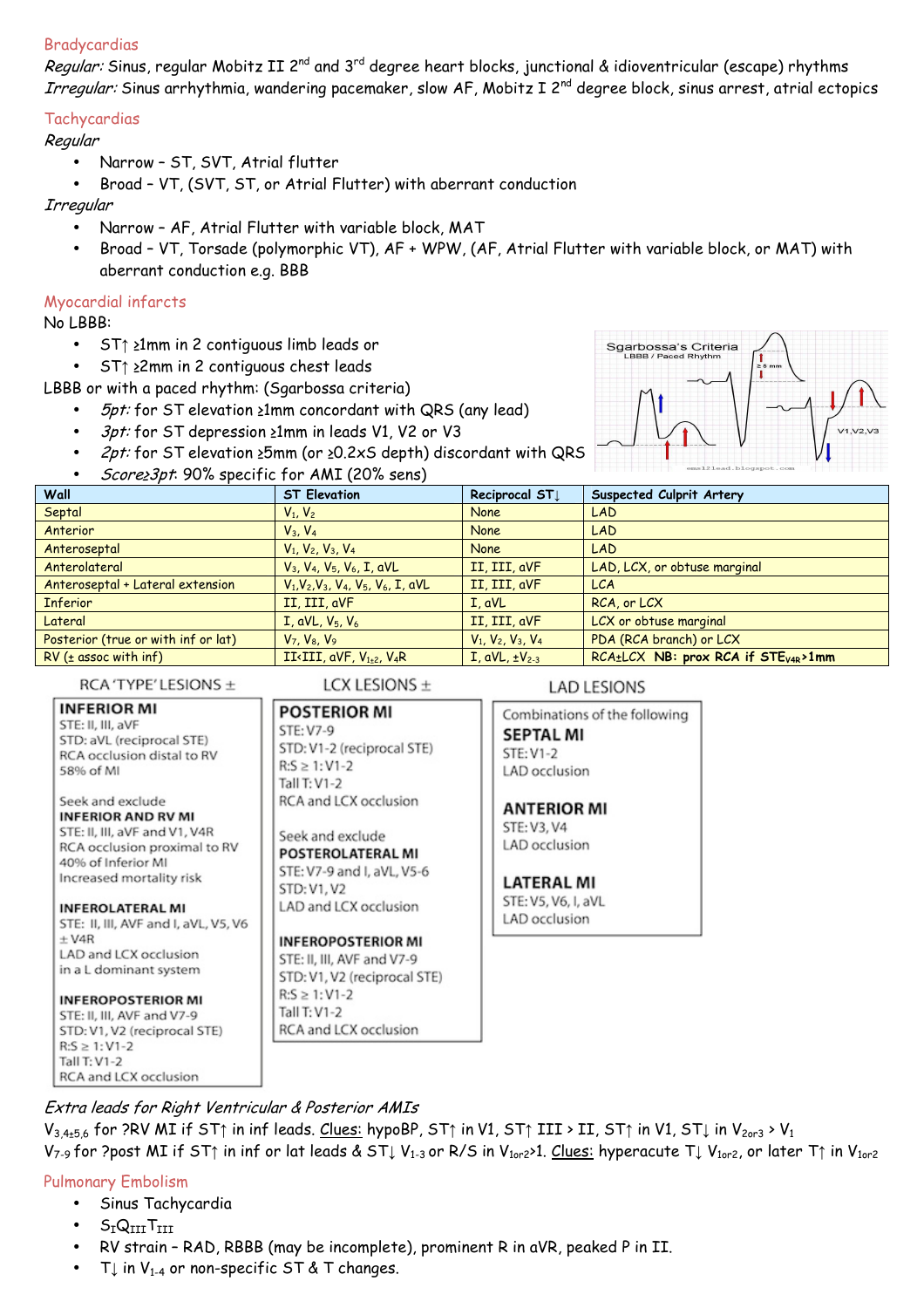#### Hypertrophic Obstructive Cardiomyopathy (HOCM)

• Large amplitude QRS (LVH), LAE, deep, narrow ant, lat, inf lead Q's (confusingly called "septal Qs") with assoc upright T's (however giant T<sub>↓</sub> may occur  $V_{5-6}$  in apical HOCM), tall R in  $V_{1-2}$ . May have WPW, AF, VT.

# Other ischaemic ST/T patterns

Non-ST elevation (non-Q wave): ST1 ±T1 in ≥2 leads. (always check for ST1 in reciprocal leads)

Coronary vasospasm: Prinzmetal's variant angina → widespread transient ST↑ segment elevations.

Stress-induced cardiomyopathy (tako tsubo): Marked by reversible wall motion abnormalities of the LV apex and mid-ventricle. Typically a post-menopausal woman who presents with chest, ST↑, and ↑Trp/CK mimicking an AMI. Wellens' syndrome: Deep  $T\downarrow (V_{1-4+5-6})$  or biphasic T pattern (usually  $V_{2-3+1,4-6}$ ) in pain-free period after ischaemic chest pain ± minimal or no ↑ in Trp/CK or ST. All have >50% LAD stenosis with a high incidence of anterior MI. Inferior Wellens' – upward bowing of inf STs with symmetrically ↓T suggests very tight RCA.

Left main coronary artery occlusion: suggested by widespread ST↓ esp V4-6 with T↓, or ST*↑* V2-6, I+aVL, or ST*↑* in aVR & aVL, or ST*↑* aVR>V1

Pseudonormalization of T waves: Paradoxical T normalization in ECG with prev abnormal  $T \downarrow$ 

### Brugada syndrome

- Rare syndrome of life-threatening tachyarrhythmias→sudden cardiac death (25-55yo).
- More common in Asian men.
- Related to cardiac sodium channel mutations on Chr.3 (SCN5A).
- Criteria: VF/polymorphic VT, FamHx sudden cardiac death <45yo, relations with typical ECG pattern, electrophysiologic inducibility of VT, unexplained syncope suggestive of a tachyarrhythmia, or nocturnal agonal respiration AND Brugada ECG pattern
- ECG shows Pseudo-RBBB (no wide lateral S waves), J-wave≥2mm and persistent  $ST$ ↑ in leads  $V_{1-3}$ .
- 3 patterns of ST have been described:
	- o Classic Type 1: ST↑ (≥2 mm) descends with an upward convexity (coved) to a ↓T wave.
	- o Types 2 & 3: "saddle back" ST-T wave configuration, ST↑ (≥1mm type 2, <1mm type 3) + upright/biphasic T.
- May be provoked by: pacing, vagal manoeuvres, drugs, incl sodium channel blockers, Li, flecainide, BB, nitrates, nicorandil, SSRIs, EtOH, fever,  $\uparrow\downarrow$ K',  $\uparrow$ Ca $^{2+}$ .
- Mx: AICD.
- Prognosis: 20% mortality at 2 yrs unless AICD inserted.

#### **Pericarditis**

- Classically 4 stages: concave ↑ST in all but aVR & V1 ± PR depression, then transiently normal, followed by T↓ after days/weeks, finally resolution in months.
- May also be sinus tachy, ↓QTc, low amp if effusion & electrical alternans if tamponade.

# Hypokalaemia

• Low amp T, prominent U, ST↓, PVCs, apparent long QTc, ventricular dysrhythmias.

# Hyperkalaemia

Peaked T, low amp P, broad QRS  $\rightarrow$  sinusoidal, axis deviation,  $\downarrow \cup$ 

# Drug toxicity

- Digoxin:
	- o Bradyarrhythmias: any atrioventricular block, slow AF.
	- o Tachyarrhythmias: SVT, VEBs, bigeminy, VT
	- Na channel blockade: Broad QRS, RAD of terminal QRS (term R<sub>aVR</sub>>3mm, R<sub>aVR</sub>/S<sub>aVR</sub>>0.7), VT, VF, (bradys).
		- o TCA, Class I<sub>A&C</sub>, phenothiazines, carbamazepine, propranolol, quinine, CCB, LA, cocaine, chloroquine

# Dextrocardia

• I & aVL: inverted P, negative QRS. III & aVR: upright P & QRS.  $\mathsf{V}_1$  tallest R wave.